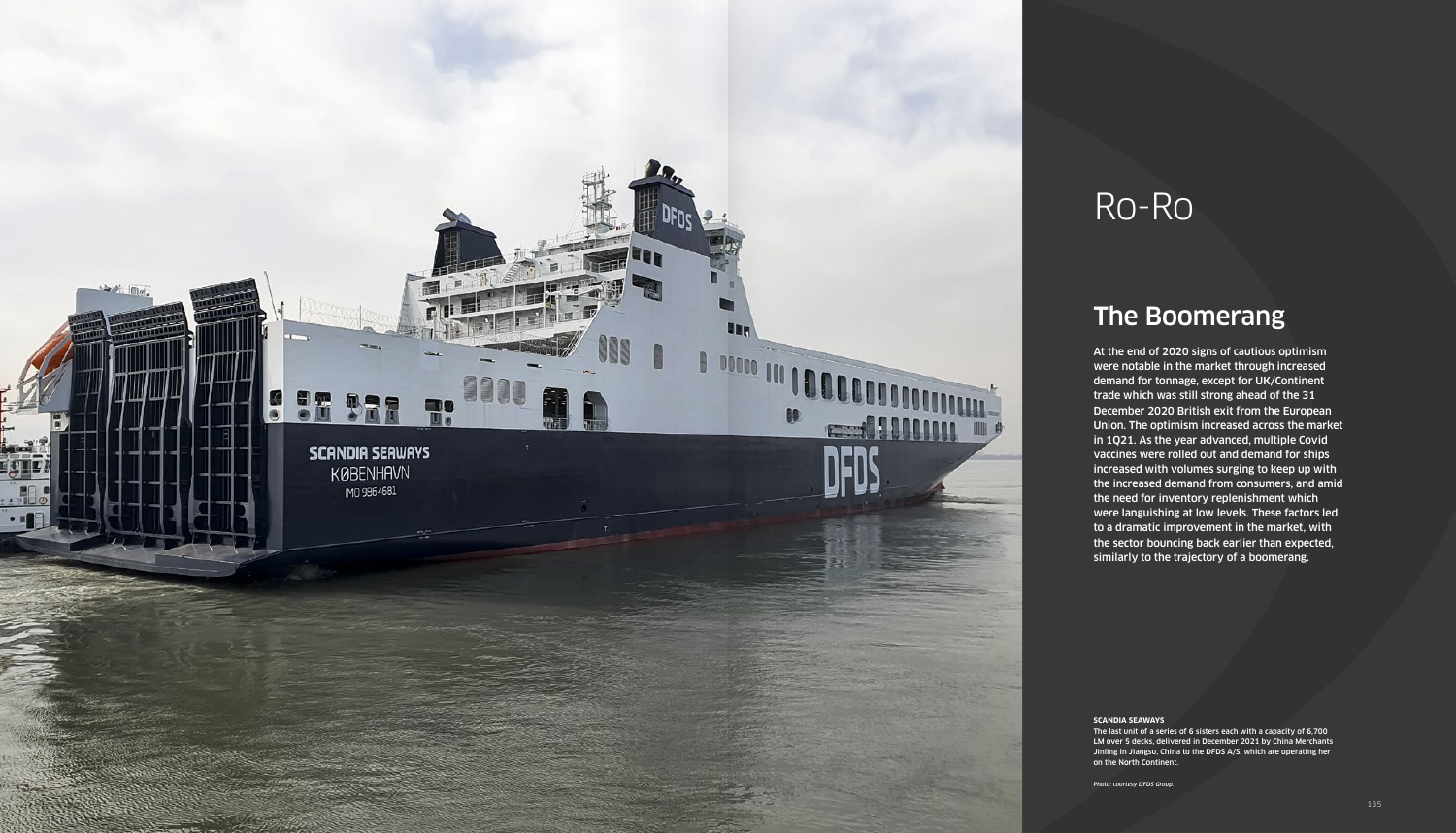The new routes which opened during the second half of 2020 between France, Belgium, Spain, and Ireland to bypass UK as a transit point were shown to be a success. These new routes, and the increased capacities of some existing routes were established mainly so driver-accompanied trailers from the aforementioned countries could bypass the UK as stricter import regulations were introduced following Brexit. These routes are operated with Ropax vessels, but also pure RORO routes were started, and capacity increased on existing routes was successful as well. Stena Line announced that they would start a new service between Hanko, Finland and Nynäshamn, Sweden in February 2022. The service will start with URD which is a 1,600 lane meter Ropax vessel with capacity for 186 passengers. In May 2022, a second Ropax ship will be deployed on the service. Rederi AB Gotland started a route from Rostock to Nynäshamn in September with their Ropax vessel Drotten of 1,800 lane meters and 1,500 pax.

In the Baltic Sea and in the Mediterranean Sea the freight volumes were well above their 2020 figures. The Baltic Sea market stabilized while the Mediterranean Sea volumes became steadily stronger from 2Q21, especially on the Turkey to Italy and Turkey to Libya corridors. There was also increased activity from Mediterranean Europe to North Africa.

The tonnage situation became steadily tighter as volumes continued to increase in Q3 and Q4 as well. It became clear by mid-2021 that the market would end up tight and rates consequently rose. Operators withdrew ships they had for sale or for charter, and by the beginning of Q3 these same operators started chartering in ships in order to cover the increased volumes. By the end of the year, there were very few ships available in the market, especially in the 2000+ LM segment. The 2021 RORO freight volumes were about 4-6 percent above pre-Covid 2019 volumes depending on the trades which explains the high demand for ships in the second half of 2021.

### Charter market

Chartering activity followed the upward trend which began in 4Q20. By the end of 2021, it was up more than 15% compared with the previous year, where two thirds of the fixtures were done in the 2nd half of the year. In 2021, the activity was more evenly spread throughout the year with activity peaking in Q3 and partly Q4.

The periods fixed became longer, and rates continued to rise significantly throughout the year. Fixtures done for shorter periods with options for extension had up to 25% higher optional rates than the initial firm period rates, suggesting that the market believed in the future. Most optional periods were declared by charterers and as the market was rising the optional rates were not renegotiated. In 2Q and 3Q, as cargo volumes continued to increase, the periods became longer as charterers became confident in the market and realized the importance of securing tonnage to cover the increased cargo volumes. Consequently, rates increased as tonnage became scarce with owners requesting longer periods of up to 3-4 years at healthy rates, which charterers had to often accommodate to secure tonnage.

The outlook for 2022 is also optimistic on the basis of the continued scarcity of tonnage with major operators even holding on to their smaller and vintage tonnage.

### Sale and purchase activity

Sale and purchase volumes were also considerably higher in 2021, up from only 8 units sold in 2020 as 21 ships changed hands. In 2019 there were 18 transactions.

The average age of the ships sold was 27.5 years and the average size was just above 1,590 LM. In 2020 the ships' average was barely above 20 years old, but only 1,250 lane meters. Indeed, average size was boosted by several transactions including the Acacia Seaways (ex Meleq) 4,076 lane meter and

Pol Stella (ex Hatche) 3,663 lane meters and a number of ships between 2,000 – 2,500 lane meters. The Acacia Seaways – built 2017 – and the Pol Stella – built 2009 – were the most substantial deals in terms of price with the latter rumored sold for EUR 25,5 million. There has been no reported or rumored price for Acacia Seaways, but we believe this was done on par with the valuations of the ship at low EUR 40's million.

Smaller units of up to 1,200 lane meters were sold between EUR 2-4 million depending on age.

The work horses of 2,000-2,500 lane meters built between 1983 and 1990 were sold for between EUR 3.5-5 million depending on age. For the younger ships, the prices were between EUR 8 - 10 million.

Today there are very few ships available for sale in any segment as operators withdrew the ships they had for sale in 2Q as they were needed to cope with the increased cargo volumes.

We expect the second hand market of ROROs to remain firm even though there are a number of newbuildings to come in 2022.

*Picture: FAUSTINE, 5,400 LM with 4 RORO decks and 4 hoistable car decks delivered in October 2021 by Hyundai Mipo Dockyard (HMD) in South Korea to CLdN Group,* 

Q420 was very strong for UK/Continent trades due to Brexit-induced stock building and was stronger than pre-Covid 4Q19. In 1Q21, this trade slowed and the congestion in ports eased. This congestion was driven by a lack of truck drivers and supply chain bottlenecks. At the same time the rest of the market followed suit with good volume increases in the Mediterranean Sea and Baltic Sea trades with UK/Continent trades stabilizing at good levels.

As a result of the long periods of lockdown in 2020, companies had exhausted their inventories due to related uncertainties. In Q2 it became clear that demand was rising rapidly, with some trade volumes up as much as 50% compared with April 2020, which was very poor as it was in the midst of the first lockdown. In general, volumes were up by around 30%, in part due to stock building and in part fuelled by consumers' appetite for purchasing goods after the persistent lockdowns in 2020. Indeed, consumer confidence was back and fuelled by the efficient rollout of Covid vaccinations.



### **AFTER LOCKDOWN CAME APPETITE FOR CONSUMPTION**

## **21 second hands sales were concluded in 2021 vs 8 in 2020**